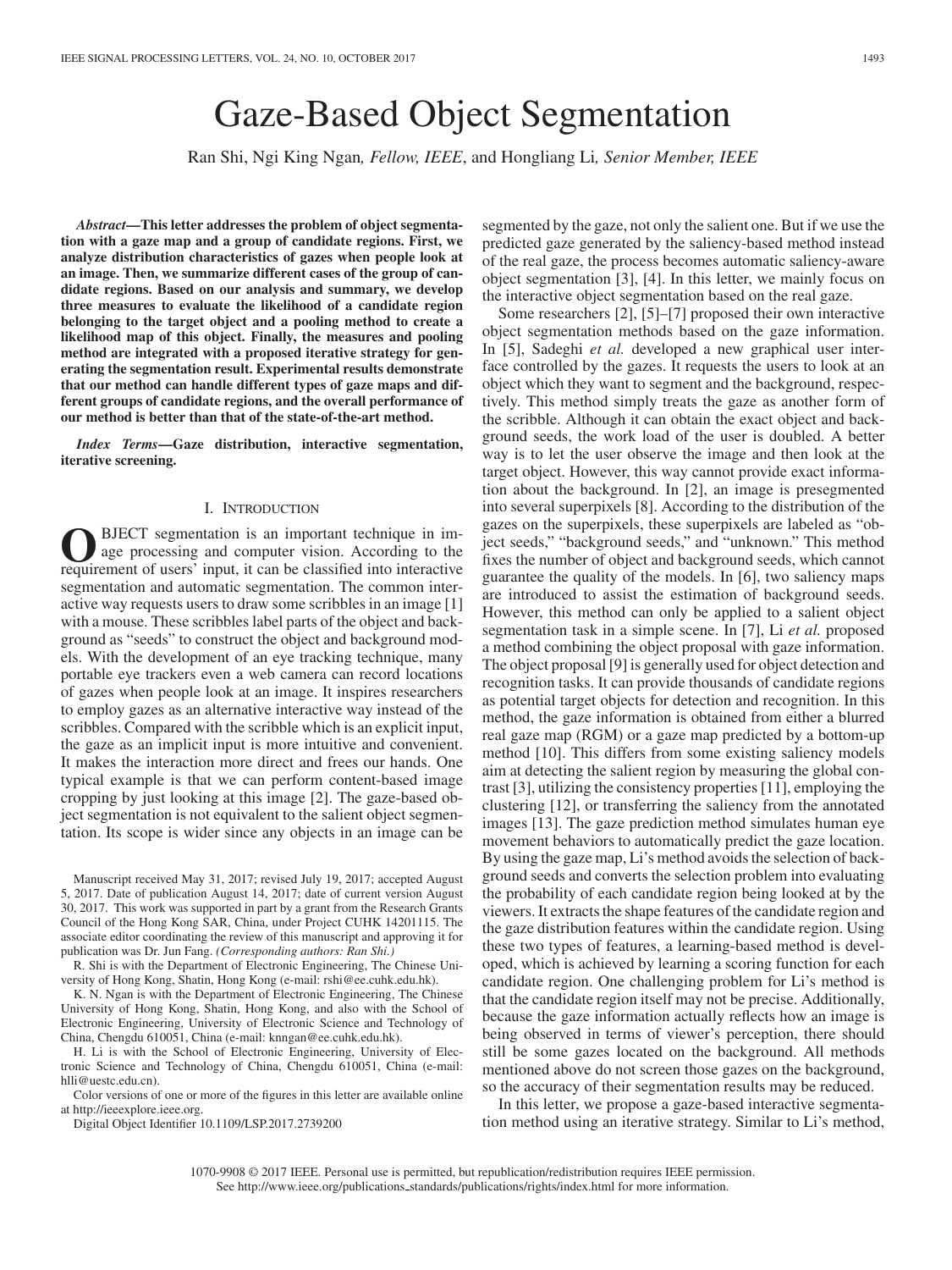

Fig. 1. Examples of different gaze maps. (a) RGM, where the original image is with red real gazes [14]; (b) Blurred RGM of (a); (c) PGM by [10].



Fig. 2. One example of a group of 20 candidate regions for the original image of Fig. 1(a) [9].

we also use one gaze map and a group of candidate regions as inputs. The contributions of our letter are as follows:

- 1) We analyze the distribution characteristics of the real gazes located on the target object, which correspond to human visual processing mechanisms.
- 2) We propose a new pooling method to fuse different candidate regions based on their qualities and appearance frequencies.
- 3) We utilize an iterative strategy to screen the gazes on the background region.

This letter is organized as follows. Section II describes our interactive object segmentation method in detail. Experimental results are presented in Section III. We conclude our letter in Section IV.

#### II. PROPOSED METHOD

Our method is based on a gaze map and a group of  $K$  candidate regions for one image  $I$  and aims at segmenting the target object which the viewer is looking at. We can obtain a set of gaze locations  $g_i$  and a corresponding set of weights of reliability  $w_i$  for  $i \in [1...N]$ , where N is the total number of gazes and the weight depends on the pixel value. In order to utilize distribution characteristics of gazes to segment the object, we analyze Pascal-S database [14] and Judd database [15], which collect the real gazes of viewers when they look at an image. One example is shown in Fig. 1(a), where we indicate the gazes with red dots on the image. The distribution characteristics of the gazes are enumerated as below:

- 1) a considerable number of gazes are located within the target objects and the rest of the gazes are scattered on the background.
- 2) the minimum bounding box of all gazes located within one target object can roughly cover most part of the object.
- 3) the gazes located within one target object are mostly concentrated on a certain part of the object.

Especially, characteristics 2) and 3) correspond to two human visual processing mechanisms: the ventral stream and the dorsal stream, which are responsible for the localization and identification of one object, respectively [16].

The group of K candidate regions can be provided by object proposal algorithms [9]. One example is shown in Fig. 2. However, the performance of the same object proposal algorithm is quite different for different images. Generally speaking, there are four cases of a group of candidate regions, though they are not all mutually exclusive:

- 1) many candidate regions are similar to the target object;
- 2) a few candidate regions are similar to the target object;
- 3) a merger of several candidate regions is similar to the target object; and
- 4) an intersection of several candidate regions is similar to the target object.

By considering the distribution characteristics of the gazes and different cases of the candidate regions, we propose an iterative strategy to screen the gazes at the background as much as possible and exclude poor candidate regions.

In the initial iteration, we first screen gazes that are not located at any candidate regions. Meanwhile, the candidate regions, which do not include any gazes, are excluded too. Supposed there are total  $T$  candidate regions remaining. Then, we assign a score to each candidate region according to the distribution of the gazes located on it. This score indicates the probability of viewers looking at this region. For one candidate region  $cr<sub>t</sub>$ with M gazes, its score  $S(cr_t)$  is evaluated in terms of three measures:

$$
S(c r_t) = \text{Ratio}(c r_t) \cdot \text{Range}(c r_t) \cdot \text{Con}(c r_t). \tag{1}
$$

For Ratio( $cr<sub>t</sub>$ ), it is not only used to calculate the portion of gazes occupied by  $cr_t$  but considers its relative area:

$$
Ratio(c r_t) = \frac{\sum_{\mathbf{g}_j \in cr_t} \mathbf{w}_j}{W} \cdot \left(1 - \frac{A(c r_t)}{A(I)}\right) \tag{2}
$$

where W is the total weight of all remaining gazes.  $A(c r_t)$ and  $A(I)$  represent the area of  $cr_t$  and I, respectively. A high  $Ratio(crt)$  indicates that  $cr_t$  can attract many viewers' gazes with a proper size.

We use Range( $cr_t$ ) to evaluate the range of the gazes in  $cr_t$ :

$$
\text{Range}(cr_t) = \frac{A(B_M \cap cr_t)}{A(cr_t)} \cdot \left(1 + \frac{\sum_{\mathbf{g}_j \in b_M} \mathbf{w}_j}{255 \cdot BN}\right) \tag{3}
$$

where  $B_M$  is the minimum possible bounding box enclosing all M gazes in  $cr_t$ ,  $b_M$  is a set of gazes, which are located on the sides of  $B_M$  and  $BN$  is the number of such gazes belonging to  $b_M$ . Two hundred fifty five as the upper bound of  $w_i$  is used to rescale the latter term. Since these gazes of  $b_M$  directly decide the size of  $B_M$ , the latter term of Range $(cr_t)$  is used to enhance the reliability of the range according to their weights. A high Range( $cr_t$ ) indicates the gazes cover most part of  $cr_t$ . Corresponding to a high response of the ventral stream, this means viewers have generally completed the localization of  $cr_t$ .

For  $Con(c_{t})$ , it is used to evaluate the concentration degree of these  $M$  gazes:

$$
Con(c r_t) = \left(\frac{1}{M} \sum_{\mathbf{g}_j \in cr_t} \frac{1}{1 + D(\mathbf{g}_j, C_M)}\right)
$$

$$
\cdot \left(\frac{1}{255 \cdot M} \sum_{\mathbf{g}_j \in cr_t} \mathbf{w}_j\right) \tag{4}
$$

where  $C_M$  is the weighted center of M gazes and  $D(\mathbf{g}_i, C_M)$  is the distance between  $\mathbf{g}_i$  and  $C_M$ . A high Con( $cr_t$ ) indicates that most gazes with high weights are close to  $C_M$ . Corresponding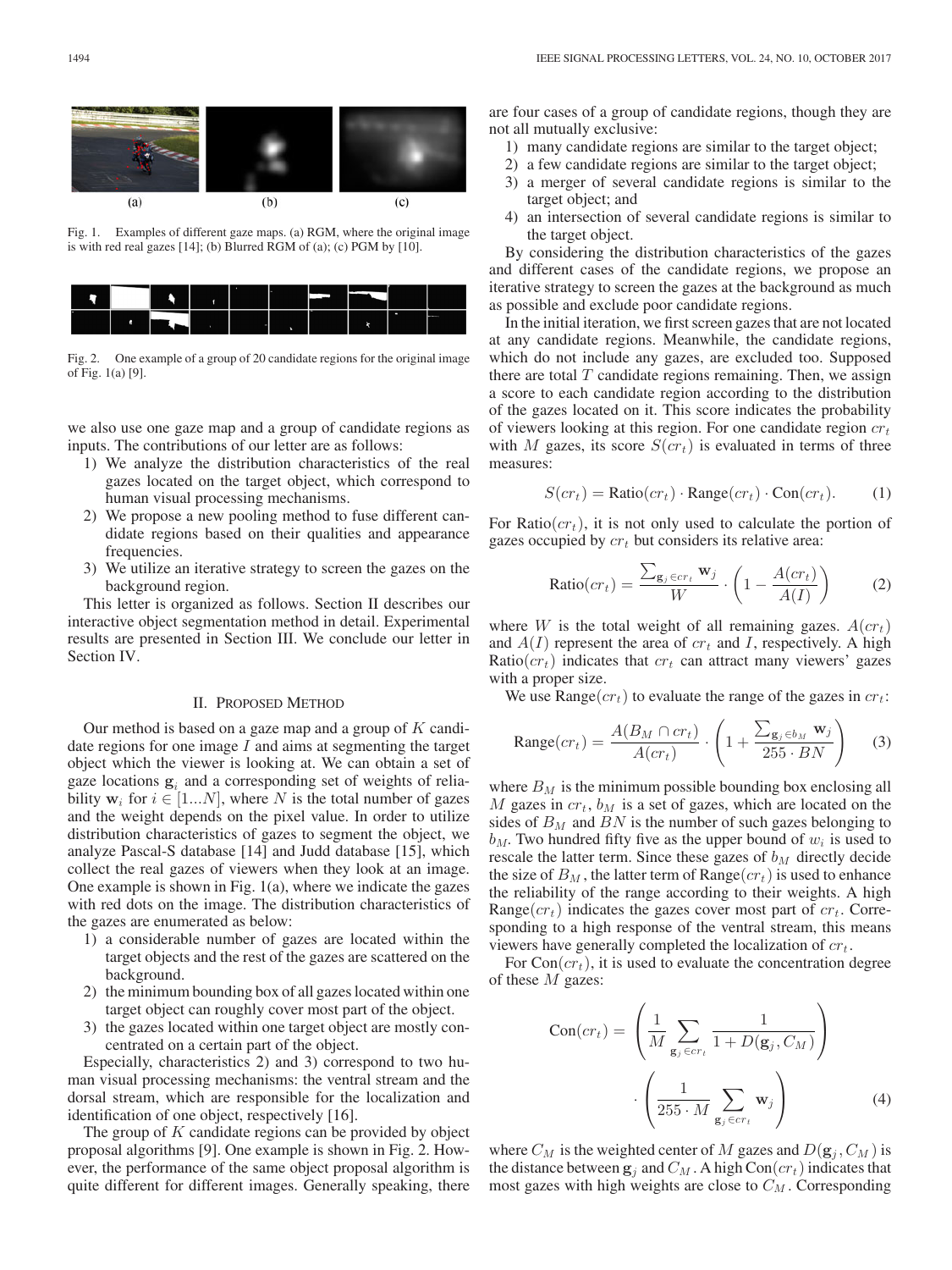

Fig. 3. Examples of LM and  $R$  in the initial iteration and one refined gaze map after the initial iteration. (a) LM when the input is Fig. 1(a); (b)  $R$  based on (a); (c) Refined RGM based on (b).

to a high response of the dorsal stream, it means viewers have identified  $cr_t$ .

Having obtained the score of each candidate region, we propose a pooling method for creating a likelihood map LM. This map estimates the likelihood of each pixel belonging to the target object. For a certain candidate region  $cr_t$ , if pixel p belongs to it, its score  $S(cr_t)$  is transferred to p as  $S_p(cr_t)$ . Otherwise,  $S_p (cr_t)$  is set to 0. Since we cannot exactly decide which case a group of candidate regions belongs to without the ground truth, two types of average values:  $Avg_{all}(p)$  for all  $S_p (cr_t)$  s and  $Avg_{nz}(p)$  for nonzero  $S_p(cr_t)$  s are considered in the likelihood function  $L(p)$ , in order to ensure  $L(p)$  is properly estimated for different probable cases of the candidate regions. On the one hand, if p appears many times in the candidate regions,  $Avg_{all}(p)$ should be high. On the other hand, even though  $p$  appears a few times,  $Avg_{nz}(p)$  will still be high if its score is high every time. Therefore,  $\widetilde{L}(p)$  can achieve a balance between p s frequencies<br>of appearance and scores. Thus,  $L(p)$  is estimated as below:<br> $L(p) = (\widetilde{Avg_{all}(p)} \cdot \widetilde{Avg_{nz}(p)})^{0.5}$  (5) of appearance and scores. Thus,  $L(p)$  is estimated as below:

$$
L(p) = (\widetilde{\text{Avg}_{\text{all}}(p)} \cdot \widetilde{\text{Avg}_{nz}(p)})^{0.5}
$$
 (5)

$$
Avg_{all}(p) = \frac{1}{T} \sum_{t=1}^{t=T} S_p(c r_t)
$$
 (6)

$$
Avg_{nz}(p) = \frac{1}{NZ_p} \sum_{t=1}^{t=T} S_p(c r_t)
$$
\n(7)

$$
S_p(c r_t) = \begin{cases} S(c r_t) & p \in cr_t \\ 0 & o.w. \end{cases}
$$
 (8)  
where  $\widetilde{\text{Avg}_{\text{all}}(p)}$  and  $\widetilde{\text{Avg}_{nz}(p)}$  are the normalization forms and

 $NZ_p$  is the number of times of nonzero  $S_p (cr_t)$ s. Then, LM is created by linearly mapping  $L(p)$  to the range of  $[0, 255]$ . Finally, we use OTSU [17] to generate a segmentation result  $R$  of the initial iteration. Examples of LM and  $R$  are shown in Fig. 3. The lighter pink region in Fig. 3(a) indicates high likelihood values. We can see that our method can generate a good initial segmentation result.

In the subsequent iteration, we only retain the gazes located in  $R$  as shown in Fig. 3(c), and then exclude some candidate regions according to these new remaining gazes. Then, we perform the estimation and segmentation the same as we have done in the initial iteration. This iterative processing continues until the segmentation result does not change any more.

#### III. EXPERIMENTAL RESULTS

In order to assess the performance of our proposed method, we tested our method on Pascal-S [14] and IS database [18] consisting of 510 and 235 test images, respectively. For each segmentation result, we adopt the  $F_\alpha$  measure [19] and IoU score to evaluate its accuracy compared with its corresponding ground truth.  $F_{\alpha}$  measure is the weighted harmonic mean of precision and recall where the weight  $\alpha$  is set to 0.3 as in [14] and IoU score is a ratio of the area of the intersection region over that of union region between the segmentation result and its ground truth. The average  $F_{\alpha}$  measure and IoU score indicate the overall performance of our method on the database. We compared our method with Li's method. For fair comparisons, the inputs of our method are the same as those of Li's method [7]. For the group of candidate regions, it is provided by MCG [9] and  $K$  is set to 20 [14]. For the gaze map, there are two types of gaze maps adopted by Li's method: the first type is a RGM [14] blurred by a Gaussian kernel with  $\sigma = 0.03$  of the image width (BRGM) [7], as shown in Fig. 1(b); the second type is a predicted gaze map (PGM) by GBVS [10], as shown in Fig. 1(c). Each type has its own corresponding trained model. If RGM and BRGM are used as the inputs, both methods are the gaze-based interactive segmentation method. However, if PGM is used as the input, both methods become gaze-based automatic salient object segmentation method. Therefore, we also compare our method with two other salient object segmentation methods PCAS [20] and SF [21]. In order to make the PGM and BRGM more similar to the RGM, we threshold them by their means and rescale them into [0, 255] as the weight of the gaze. Moreover, we directly use the RGM as the input, which is not considered in Li's experiments while the weights of all gazes are set to 255. Therefore, we only evaluate our own performance when the input gaze map is RGM. The performances of different methods on two databases and the iteration times of our method are shown in Table I.

Comparing the interactive segmentation methods, the overall performance of our method with BRGM outperforms that of Li's method in terms of the above two measures. However, compared with Li's method, our method achieves higher  $F_{\alpha}$  measure and lower IoU score on Pascal-S database. The reason is that our method is designed to discard the unreliable gazes according to the iterative segmentation result. However, when the target object is very large, the distribution of gazes becomes much more scattered. Our method may mistakenly treat some object gazes as background gazes and discard them so that the final segmentation result is incomplete. It can also be illustrated by the precision-recall curves of the likelihood maps on Pascal-S database, as shown in Fig. 4. We can see that our methods tend to generate results with higher precision and lower recall against Li's method. Since  $F_\alpha$  measure encourages high precision while IoU score encourages high recall, our method achieves higher  $F_\alpha$  measure and lower IoU score. For IS database, it includes many images with small target objects. So, the number of gazes in the background increases and the poor candidate regions may appear more often. Therefore, our performance on IS database is worse than that on Pascal-S database. However, our performance is still better than that of Li's method. It demonstrates better robustness of the proposed distribution characteristics of the gazes and the pooling method, and effectiveness of our iterative strategy. If we use BRGM as the input, the performance is even better. The main reason is that the blurring operation decreases the weights of the scattered gazes so that the potential risk of these gazes located at the background is reduced. A comparison of the automatic segmentation methods also shows that the performances of our method are competitive. It demonstrates that our method can be treated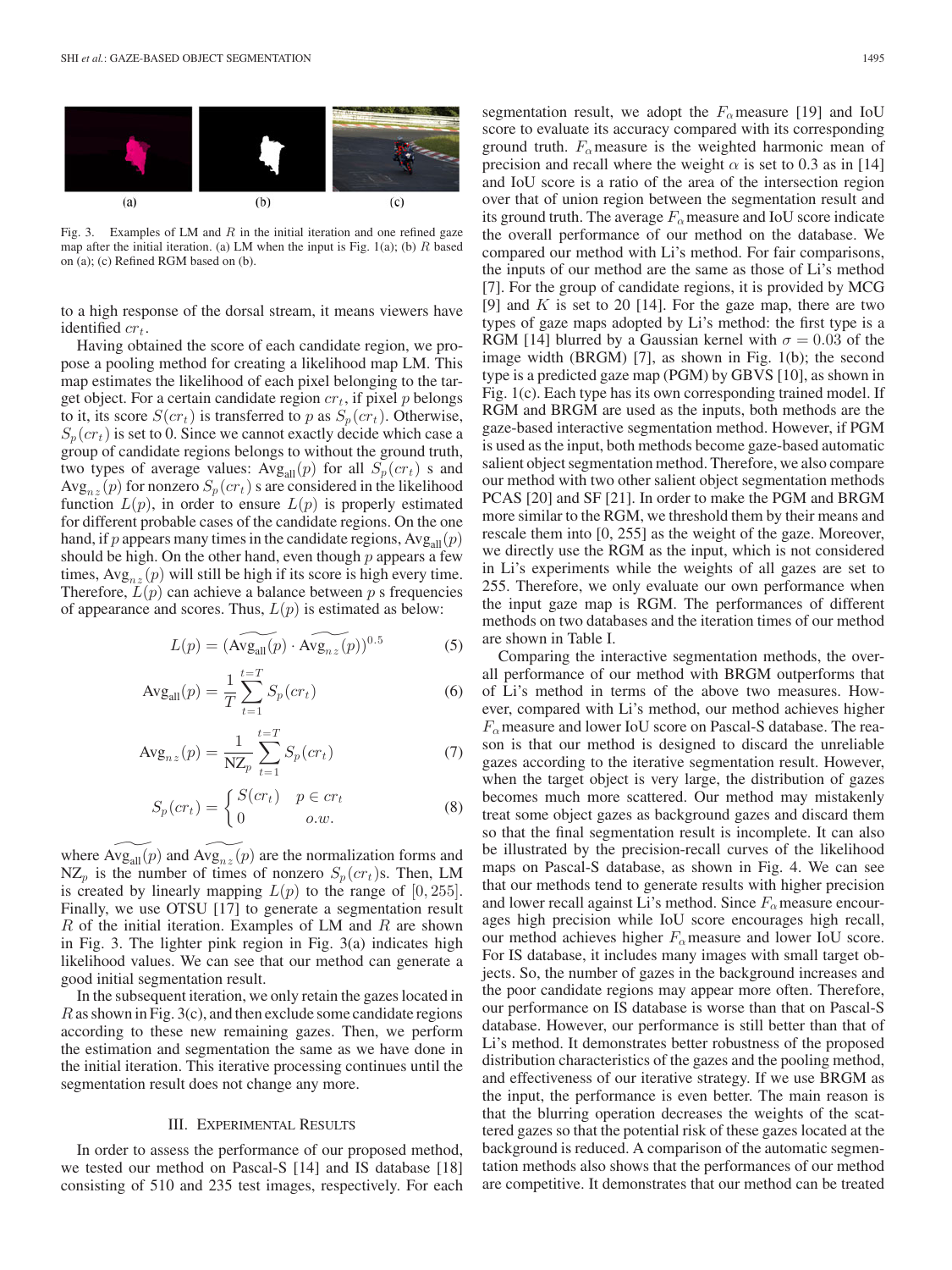### TABLE I

F<sub>a</sub> MEASURES AND IOU SCORES OF DIFFERENT SEGMENTATION METHODS ON PASCAL-S AND IS DATABASES AND THE ITERATION TIMES OF OUR METHODS

| Method                   | $F_{\alpha}$ measure |            |                |                |            |                |                |            |                |
|--------------------------|----------------------|------------|----------------|----------------|------------|----------------|----------------|------------|----------------|
|                          | Pascal-S             |            |                | IS             |            |                | Average        |            |                |
| <b>PCAS</b><br>SF        | 0.596<br>0.510       |            |                | 0.612<br>0.494 |            |                | 0.601<br>0.505 |            |                |
|                          | <b>PGM</b>           | <b>RGM</b> | <b>BRGM</b>    | <b>PGM</b>     | <b>RGM</b> | <b>BRGM</b>    | <b>PGM</b>     | <b>RGM</b> | <b>BRGM</b>    |
| Li<br><b>OUR</b>         | 0.683<br>0.686       | 0.685      | 0.698<br>0.711 | 0.485<br>0.591 | 0.536      | 0.531<br>0.681 | 0.621<br>0.656 | 0.638      | 0.645<br>0.702 |
| Method                   | <b>IoU</b> score     |            |                |                |            |                |                |            |                |
|                          | Pascal-S             |            |                | <b>IS</b>      |            |                | Average        |            |                |
| <b>PCAS</b><br><b>SF</b> | 0.407<br>0.365       |            |                | 0.382<br>0.298 |            |                | 0.399<br>0.344 |            |                |
|                          | <b>PGM</b>           | <b>RGM</b> | <b>BRGM</b>    | <b>PGM</b>     | <b>RGM</b> | <b>BRGM</b>    | <b>PGM</b>     | <b>RGM</b> | <b>BRGM</b>    |
| Li<br><b>OUR</b>         | 0.470<br>0.494       | 0.490      | 0.518<br>0.487 | 0.276<br>0.388 | 0.346      | 0.308<br>0.426 | 0.409<br>0.461 | 0.445      | 0.452<br>0.468 |
| Method                   | Iteration times      |            |                |                |            |                |                |            |                |
|                          | Pascal-S             |            |                | <b>IS</b>      |            |                | Average        |            |                |
|                          | <b>PGM</b>           | <b>RGM</b> | <b>BRGM</b>    | <b>PGM</b>     | <b>RGM</b> | <b>BRGM</b>    | <b>PGM</b>     | <b>RGM</b> | <b>BRGM</b>    |
| Our                      | 2.61                 | 2.44       | 2.52           | 2.57           | 2.57       | 2.50           | 2.60           | 2.48       | 2.51           |

The automatic segmentation results are shown in bold.



Fig. 4. Precision-recall curves of different methods on Pascal-S database.

as an alternative salient object segmentation method using the PGM. Furthermore, our method can quickly converge after two or three iterations for all three types of inputs on these two databases.

In order to further analyze our method, we perform an ablation study on the three proposed measures. We used RGM as the input and tested them on Pascal-S database. The results are shown in Table II. We can see that the Ratio measure can be treated as a base and the other two measures play significant roles in improving the performance. Moreover, two groups of segmentation examples are shown in Fig. 5. They illustrate that the combination of Avg<sub>all</sub> and Avg<sub>nz</sub> can balance their effects to adapt to different images.

TABLE II ABLATION STUDY OF THREE PROPOSED MEASURES

|                      | Ratio | Ratio+Range | Ratio+Range+Con |
|----------------------|-------|-------------|-----------------|
| $F_{\alpha}$ measure | 0.622 | 0.660       | 0.685           |



Fig. 5. Two groups of segmentation examples generated using different types of average values.

## IV. CONCLUSION

The gaze is an intuitive input for object segmentation. In order to avoid the selection of the background seeds, our method utilizes the gaze information and the object proposal to compose the basic framework. In our method, the iterative strategy is adopted to select more reliable the gazes and candidate regions. Three measures based on the gaze information, i.e., ratio, range, and concentration, are designed to evaluate the probability of one candidate region belonging to the target object. We also develop a new pooling method for handling different probable cases of the candidate regions. According to the experimental results, the most suitable type of gaze map is the blurred RGM. Since it is more accurate than the PGM and has higher tolerance for scattered gazes compared with the RGM, our method can achieve the best performance with this gaze map.